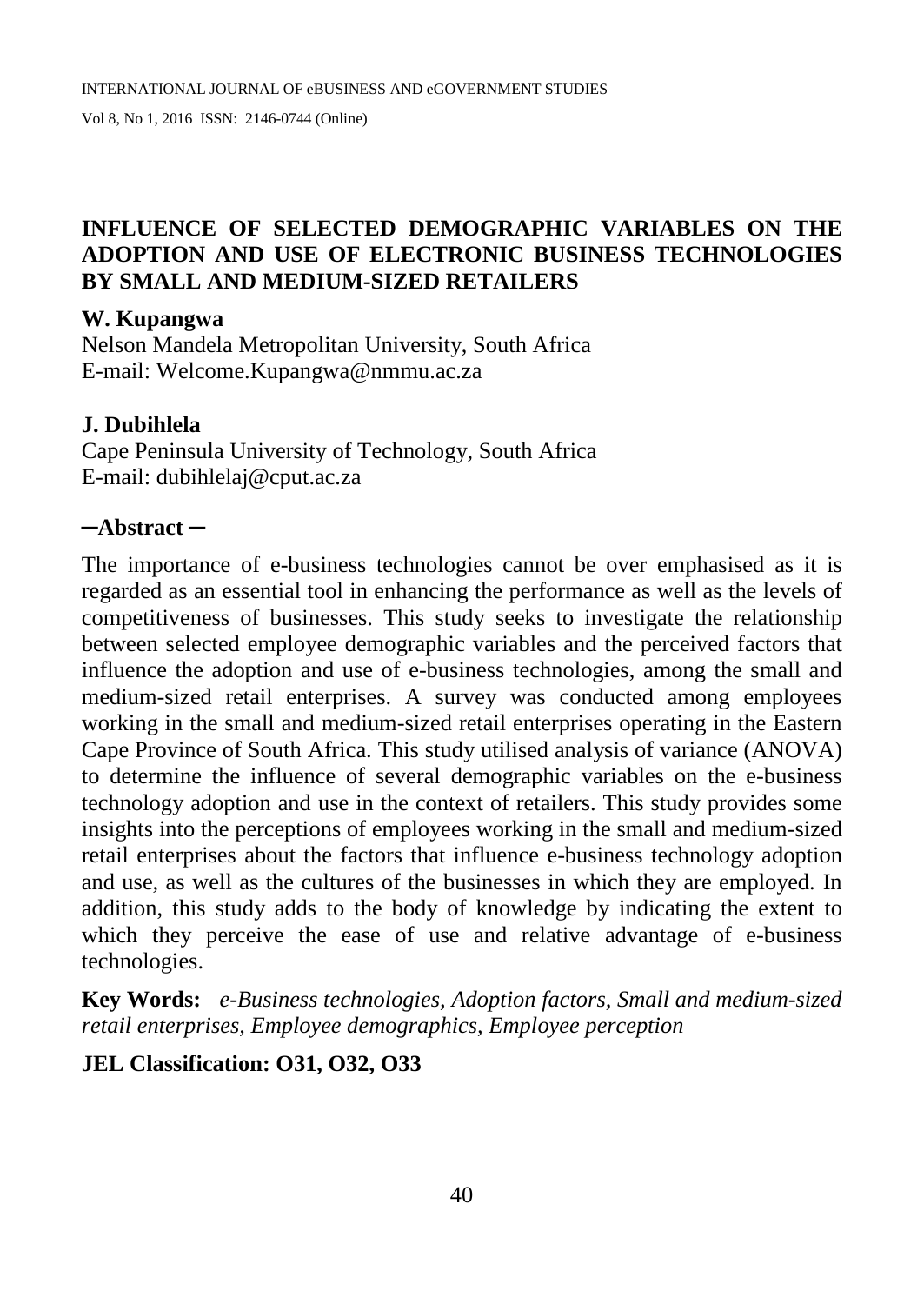# **1. INTRODUCTION AND PROBLEM STATEMEN**

As new technologies constantly emerge in the retail business sector, new ways of conducting business are also developed (Berisha-Shaqiri & Berisha-Namani, 2015:80; Vasileiadis, 2014:180; Arpaci, Yardimci, Ozkan & Turetken, 2012:37; Richard, 2012:37). Kit Yeng, Osman, Haji-Othman and Safizal (2015:37) define e-business as the use of internet and other technological advancements in buying and selling of goods, transferring of information or services through online platforms within businesses (Dubihlela & Ngxukumeshe, 2016). This term is often used interchangeably with the term e-commerce which generally refers to the use of information communication technology (Mazzarol, 2015:79). It is crucial to note that e-business technologies are becoming an important factor in developing businesses in both local and international context (Ardjouman, 2014:179; Shaharudin, Omar, Elias, Ismail, Ali & Fadzil, 2014:3650). As a result, the adoption of such technologies is on the increasing trend (Ashtiani & Asadi, 2012:82). However, SMEs have been slow in adopting technological innovations (Hoti, 2015:2) in comparison to large organisations. This could be because of inadequate financial resources, technological knowledge and skills as well as organisational factors such as employee's attitudes towards the use of e-business technologies within firms (Dockel & Ligthelm, 2002:5).

Businesses have been using e-business technology to run both internal and internal business activities, to promote their products as well as provide services to their customers (Martins, Oliveria & Popovič, 2014:2; Uratlas & Koroglu, 2012:48). Technology has become a key factor in enhancing success levels of organisations (Dlodlo & Dhurup, 2013:53). For organisations to interact better with their customers and other stakeholders, they need to maximise from the evolution of new technology (Kotzé, Anderson & Summerfield, 2016:21). Organisations that adopt and use e-business technologies enjoy various benefits such as increased efficiency of internal business processes or operations, increased productivity (Hoti, 2015:2; Uraltas & Koroglu, 2012:48) as well as enhancing growth, and business competitiveness (Arpaci *et al*., 2012:37).

Many types of research on e-business technology use assess the effects of knowledge, the internet, innovation and technological changes on economic growth (Kurt, Savaş, Gϋnay & Ҫeştepe, 2014:185; Iscan, 2012:17; Alawadhi & Morris, 2009:584). With the increasing prevalence of technology in organisations for business operations, it has become increasingly important to gain a better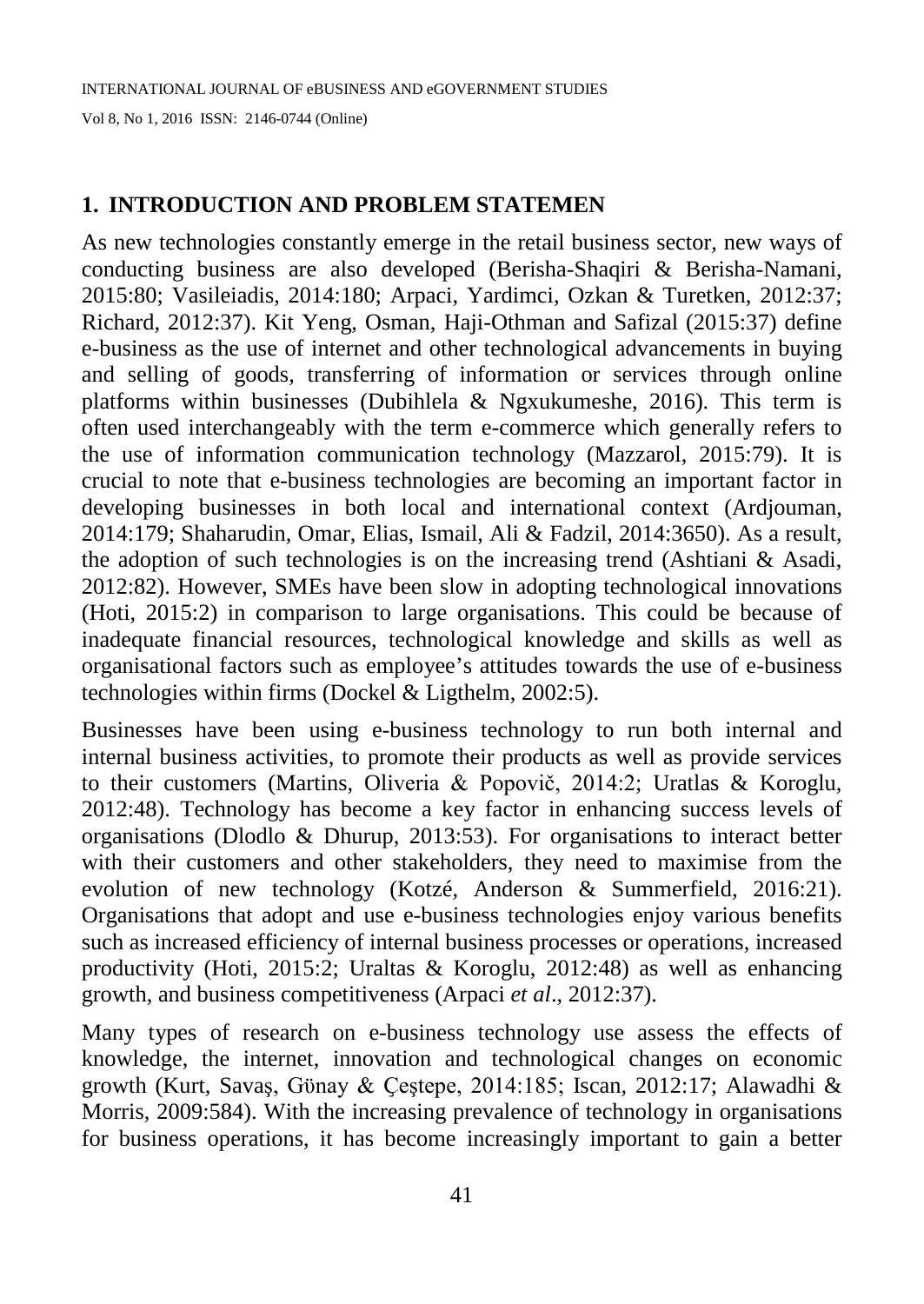understanding of the influence of employee demographics on e-business technology adoption and use (Shukla & Singh, 2014:85). However, little attention has been made on the employees' demographics and how these relate to their perception on the adoption and use of e-business technologies (Shukla & Singh, 2014:87).

# **2. PRIMARY OBJECTIVE OF THE STUDY**

Given the importance of employee demographics on their perception on the adoption and use of e-business technology (Shukla & Singh, 2014:85), the primary objective of this study is to investigate the relationship between selected employee demographic variables and the perceived factors that influence the adoption and use of e-business technologies, among the small and medium-sized retail enterprises.

# **3. EMPLOYEE DEMOGRAPHICS AND THE e-BUSINESS TECHNOLOGY**

This research proposes that employees' behaviour towards the use and the adoption of e-business technologies depends on some selected demographic characteristics of employees. Therefore, demographic characteristics such as age, gender, educational qualification, and ethnicity are explored. These characteristics have been commonly employed in the field of marketing (Venkatesh, Davis, Davis & Morris, 2003) and are regarded to be important when understanding technology adoption behaviour as well as the behaviour of technology users (Hernández, Jiménez & Martín, 2011:114). The importance of these demographical variables has not been taken seriously in many e-business technology studies (Hernández *et al*., 2011:114). It is, therefore, essential to include such characteristics in analysing technological behaviour.

# **3.1 Employee age and e-Business technology**

Al-Jabri and Al-Khaldi (1997:17) state that age differences continue to be of great importance in work attitudes as well as behaviour. Despite the general consensus that age differences have effects on the use of technology among both employees and employers (Li & Lai, 2011:59), research in this area has so far produced some contradicting results. Morris and Venkatesh (2000:392) suggest that there are differences with age in the importance in the adoption and use of e-business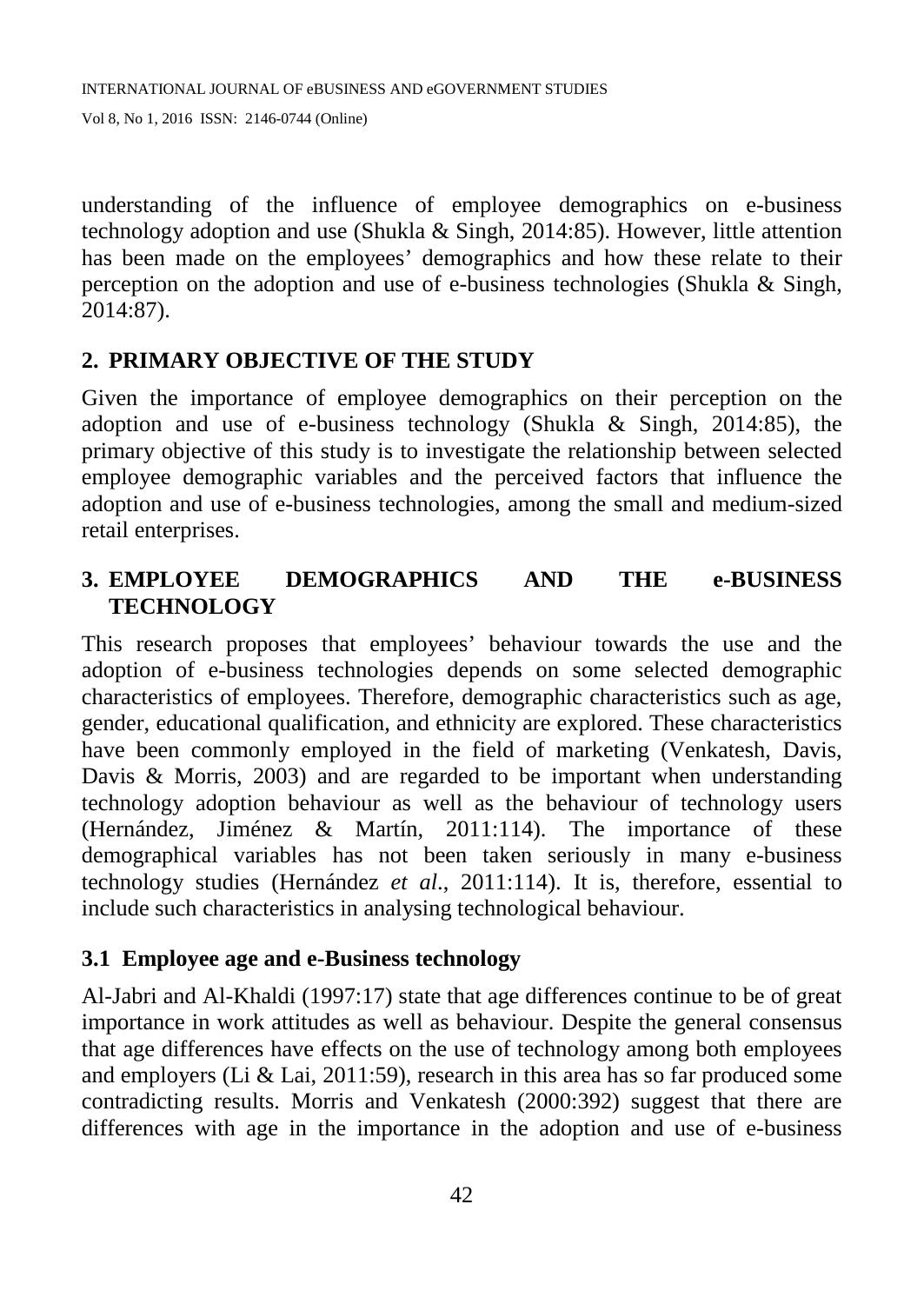technology within firms. They argue that younger employees found attitude toward using a new technology to be more salient than older workers.

### **3.2 Employee gender and e-Business technology**

Several research studies (Venkatesh & Davis, 2000; Ford, Ledbetter & Roberts, 1996) suggest that males and females behave differently when it comes to technology adoption and use. Males and females apply and use technology differently (Faja & Trimi, 2008:386). Teo and Lim (1996:22) found that males appear to have more e-business technology than females. Kotzé *et al*. (2016:21) found that there are gender differences in the adoption of high technology products between male and female individuals. Male individuals were found to be less risk-averse than females do. Support on the influence of gender towards the attitudes about e-business technology is also evidence in the study conducted by Mane, Kapaj, Muça and Mziu (2014:66) among Albania workforce. However, Baker, Al-Gahtani and Hubona (2007:358) found a non-significant association between gender as a moderating variable on behavioural intention. In their study on demographic differences and internet banking acceptance in Hong Kong, Li and Lai (2011:77) found that gender had a significant influence on the intention to use Internet banking. Females were considered to have a more favourable positive attitude towards internet banking than males. This means that females perceive the Internet to be more useful and easier to use than males.

# **3.3 Employee level of education and e-Business technology**

The level of education is also found to be another important factor that influences employee behaviour and attitudes in technology adoption among organisations (Baker *et al*., 2007:358). In their study, Attar and Sweiss (2010:59) found that employees that possess a college or graduate degree qualification had high levels of e-business technology than those that did not possess any degree. Ford *et al*., (1996:16) indicate that education promotes a positive attitude than does organisational experience with technology. This means that employees that possess educational qualification or training are more likely to understand how and when to use technology, they find technology use more effectively and fitting in their organisational duties. However, Baker *et al*., (2007:368) found a negative significant moderating effect of level of education with perceived behavioural control on intention to use technology among Saudis. These results are consistent with those of Chiliya, Chikandiwa and Afolabi (2011:33) that found out that the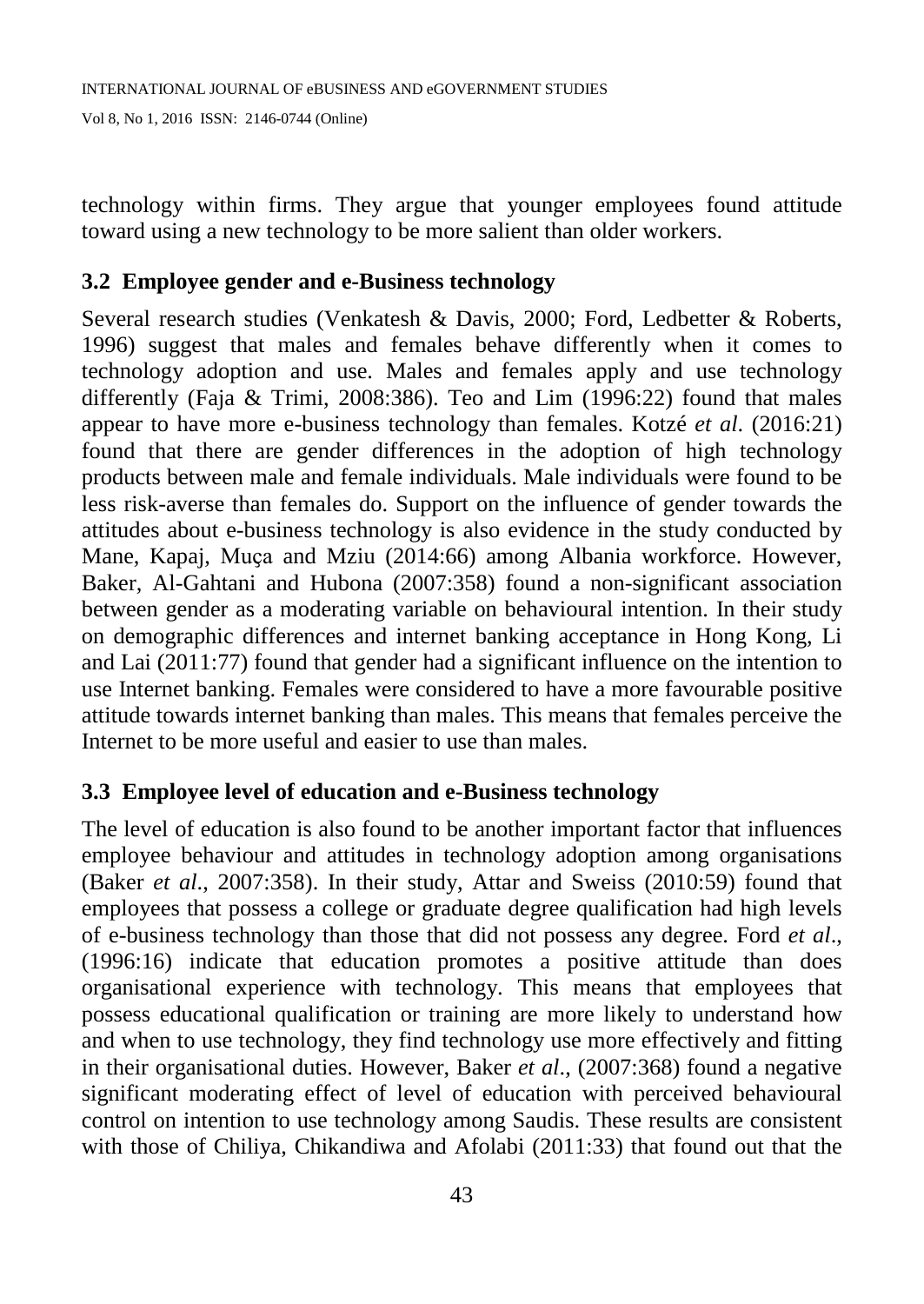level of educational qualification is insignificant in prompting an individual to adopt and use e-business technology.

# **3.4 Employee ethnicity and e-Business technology**

As far as it can be ascertained little research has been done on the differences between ethnicity or race groups towards technology adoption and use among firms. As a result, finding literature on the influence of ethnicity on technology adoption will be difficult. The researchers linked this demographic to culture as there is a strong association between these concepts as considered by various authors (Fouad & Byars‐Winston, 2005:225; Betancourt & López, 1993:629; McCubbin, Thompson, Thompson, McCubbin, & Kaston, 1993:1063). Rosen (1959:48) mention that cultural values are more related to ethnic and racial group values. Going by the Theory of Reasoned Action (TRA) an individual's behavioural intention is determined by his or her attitude toward the behaviour (Ayouby, Croteau & Raymond, 2013).

# **4. HYPOTHESIS**

Against the background provided above, the following null hypotheses have been formulated, and will be subjected to empirical testing in this study:

- H<sup>0a</sup>: There is no relationship between employee *age* and the adoption and use of e-business technologies among small and medium-sized retail enterprises.
- H<sup>0b</sup>: There is no relationship between employee *gender* and the adoption and use of e-business technologies among small and medium-sized retail enterprises.
- H<sup>0c</sup>: There is no relationship between employee *educational qualification* and the adoption and use of e-business technologies among small and medium-sized retail enterprises.
- H0d: There is no relationship between employee *ethnicity* and the adoption and use of e-business technologies among small and medium-sized retail enterprises.

# **5. RESEARCH METHODOLOGY**

# **5.1 Research design and sampling**

A quantitative research approach was employed in the study to collect data on retail employees. In this study, employees were defined as those respondents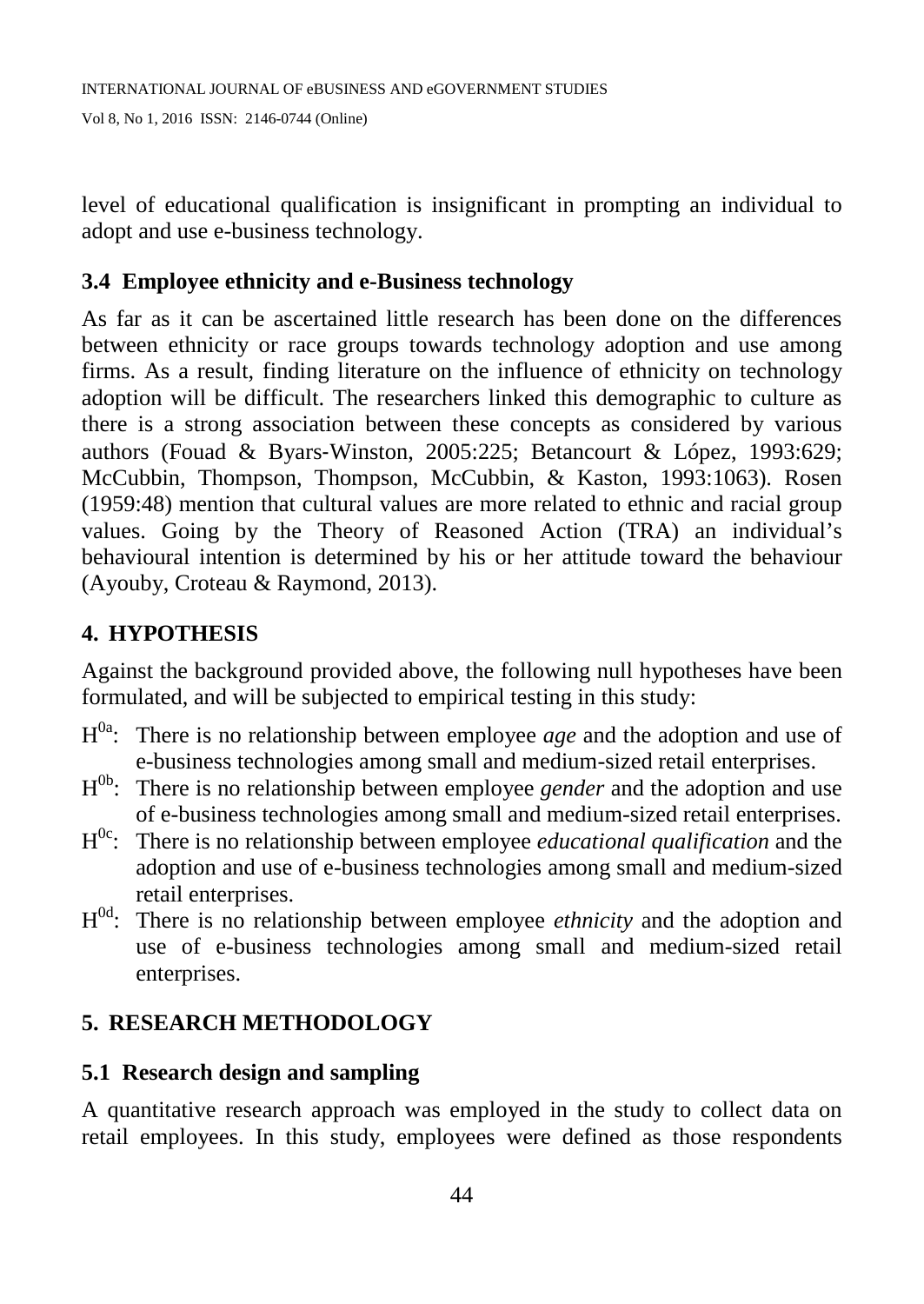working in retail organisations. Cross-sectional data was collected randomly among these retail employees in the Eastern Cape Province, South Africa. A nonprobability sampling procedure was adopted for this study to seek information from a purposively selected sample of participants. Trained fieldworkers (5 postgraduate students) assisted in collecting the data. The questionnaires were administered at strategic locations such as inside the malls, outside the main retailers, during lunchtime, and in the halls and restaurants of popular hotels. The sample size consisted of 500 employees of which 319 completed questionnaires were usable for data analysis.

# **5.2 Measuring instruments**

In this study, a survey method was utilised in collecting the data required. This was done using a structured questionnaire that contained three sections adapted in line with previous studies. The first section solicited socio-demographic information such as gender, age, form of business, level of education, nature of business and number of years worked at the organisation. The second section solicited information on factors that influence the adoption of e-business technologies in retail businesses in line with various studies (for example, Ardjouman, 2014; Faloye, 2014; Nwankwo & Eze, 2013; Olatokun & Bankole, 2011). The third section contained statements that relate to the use of e-business technologies within the business in which respondents are employed. The scales were anchored on a 5-point Likert format scales with '1' denoting *strongly disagree* and '5' denoting *strongly agree*.

# **5.3 Fieldwork**

Five research assistants from the Nelson Mandela Metropolitan University were hired to carry out the surveys for this study. A letter explaining the purpose of the study accompanied the questionnaires. Participation was voluntary, confidentiality and anonymity of participant were emphasised to preserve their integrity and to uphold ethical considerations. The fieldworkers explained, distributed and collected the questionnaires after completion from the targeted respondents. Due to the nature of this research, the targeted research participants were employees, of retail SMEs. Data were collected during the period between April and July 2016.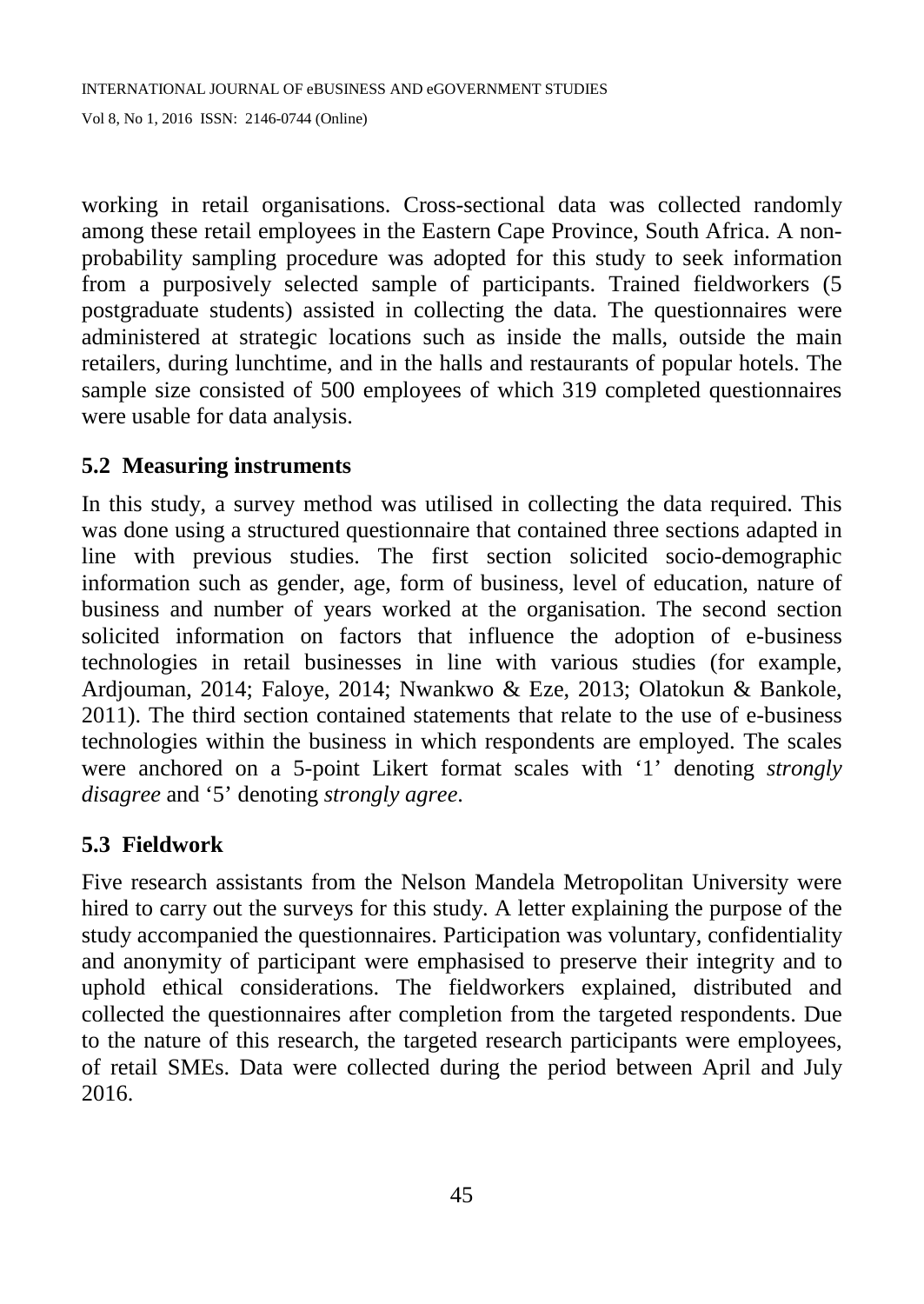### **6. DATA ANALYSIS AND RESULTS**

In analysing the data to describe the sample and to test the hypotheses, descriptive frequencies, analysis of variance (ANOVA), and correlation analysis were employed. Table I provides frequencies of the demographic characteristics of the sample in terms of age, gender, ethnicity (racial background), and the highest education level reached. The profiling of the respondents provides a useful report on these elements.

#### **6.1 Characteristics of the respondents**

Table 1 provides a summative illustration of the reported profile of the respondents.

| Demographic        | <b>Items</b>         | <b>Frequencies</b> | Percentage |
|--------------------|----------------------|--------------------|------------|
| <b>Variables</b>   |                      | (n)                | $(\%)$     |
| <b>Gender</b>      | Male                 | 186                | 58.3       |
|                    | Female               | 133                | 41.7       |
| <b>Ethnicity</b>   | <b>Black African</b> | 157                | 49.2       |
|                    | White                | 86                 | 26.9       |
|                    | Coloured             | 59                 | 18.5       |
|                    | Indian               | 17                 | 5.4        |
| Age group          | Below 30 years       | 107                | 33.5       |
|                    | 30-39 years          | 103                | 32.3       |
|                    | 40-49 years          | 76                 | 23.8       |
|                    | $50-59$ years        | 27                 | 8.5        |
|                    | Over 60 years        | 6                  | 1.9        |
| <b>Educational</b> | Grade 12             | 151                | 47.3       |
| qualification      | National diploma     | 103                | 32.3       |
|                    | University degree    | 62                 | 19.4       |
|                    | Postgraduate degree  | 3                  | 1.0        |

**Table 1: Demographic characteristics of respondents (N=319)**

Source: Authors' compilation, Survey data

As illustrated in Table 1, a staggering 58.3 percent *(n=186)* of the respondents were male and 41.7 percent  $(n=133)$  of the respondents were female. This reflective picture of the gender of respondents is quite a credible number, as it shows an expected common gender distribution at most South African companies (Hove & Chikungwa, 2013). The data also shows the majority of the respondents, 49.2 percent *(n=157)* were Black African respondents; the most populous ethnic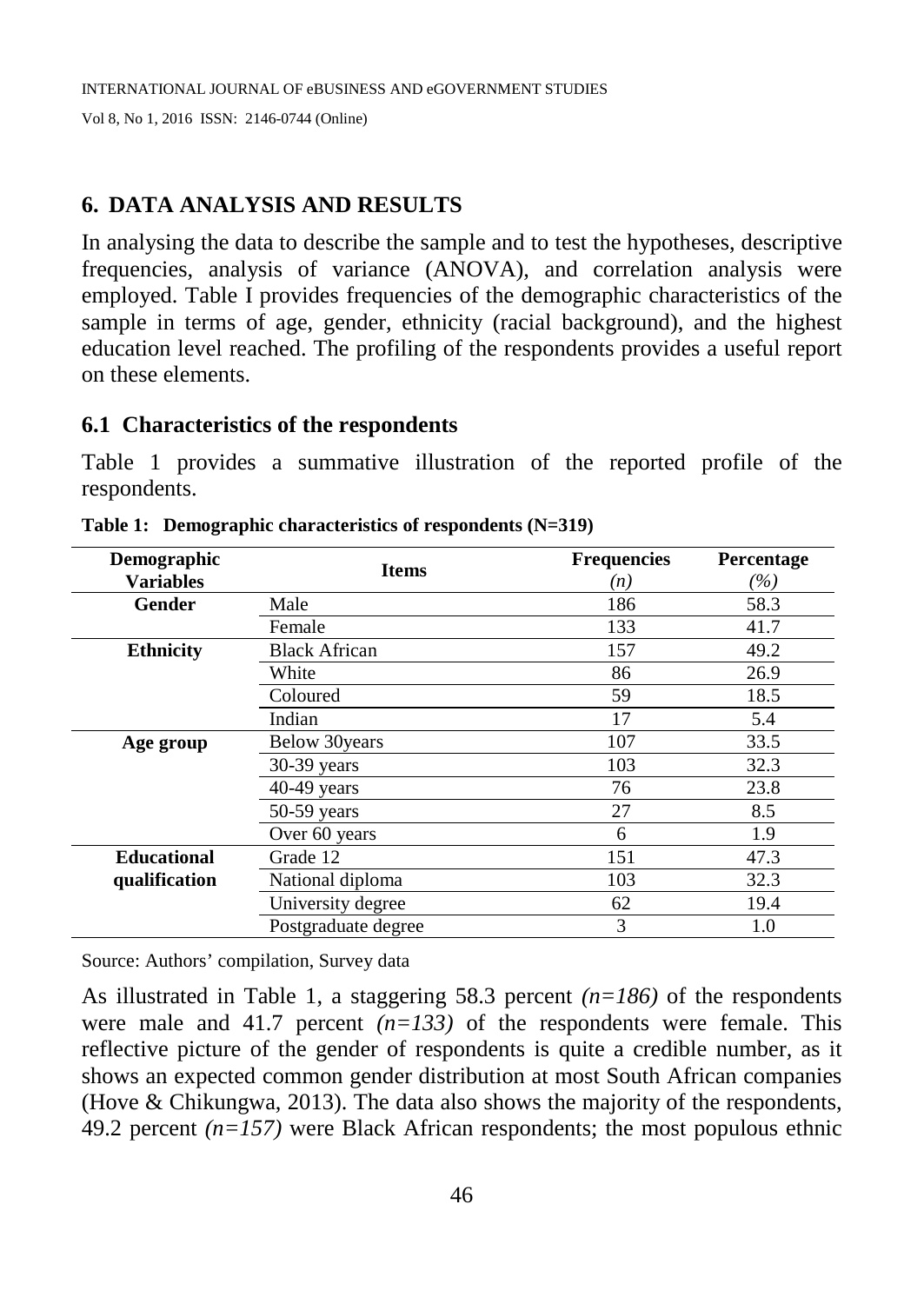group in South Africa. The white respondents were 26.9 percent *(n=86)*, and the coloureds were 18.5 percent  $(n=59)$ , with the least respondents reporting to be of Asian origin at 5.4 percent  $(n=17)$ . In terms of educational qualifications, the highest reached academic qualification was a university degree accounting for 19.4 percent  $(n=62)$  and the least was a post-graduate degree that accounted for only 1.0 percent  $(n=3)$ . The majority of the respondents investigated in this study seem to have reported only their matric (grade 12) accounting for 47.3 percent  $(n=151)$  of the respondents, followed by national diploma at 32.3 percent  $(n=103)$ . The frequencies also show that the majority of the employees (65.8%) in the retail sector fall under 40 years of age, with 33.5% (*n=107*) under 30 years of age and 32.3% (*n=103*) falling between 30 through to 39 years of age. An insignificant 1.9%  $(n=6)$  of the respondents reported being over 60 years of age. This could be explained by the nature of work in the retail sector, which requires a lot more active workforce; and also that the few reported individuals were in fact owner managers of the retail operations.

### **6.2 Analysis of variance (ANOVA) with age group**

Two tests for analysis of variances were run for this study. The first ANOVA was conducted between the dimensions of e-business technology adoption (which are leadership style, organisational culture, employees' technological aptitude, perceived relative advantage and perceived ease of use), and the age groups of the respondents (under 30 years, 30–39 years, 40–49 years, 50–59 years, over 60 years) as presented in Table 2

|                                |                          | Sum of<br><b>Squares</b> | df  | <b>Mean</b><br><b>Square</b> | F     | Sig.  |
|--------------------------------|--------------------------|--------------------------|-----|------------------------------|-------|-------|
| Supportive<br>Leadership Style | <b>Between</b><br>Groups | 1.64                     | 4   | 0.435                        | 0.871 | 0.381 |
|                                | Within<br>Groups         | 133.95                   | 167 | 0.499                        |       |       |
|                                | Total                    | 135.59                   | 171 |                              |       |       |
| Organisational<br>Culture      | <b>Between</b><br>Groups | 1.76                     | 5   | 0.191                        | 0.783 | 0.839 |
|                                | Within<br>Groups         | 252.04                   | 292 | 0.244                        |       |       |
|                                | Total                    | 253.80                   | 297 |                              |       |       |

|  |  | Table 2: ANOVA – e-Business Adoption and Age Groups |  |  |  |
|--|--|-----------------------------------------------------|--|--|--|
|--|--|-----------------------------------------------------|--|--|--|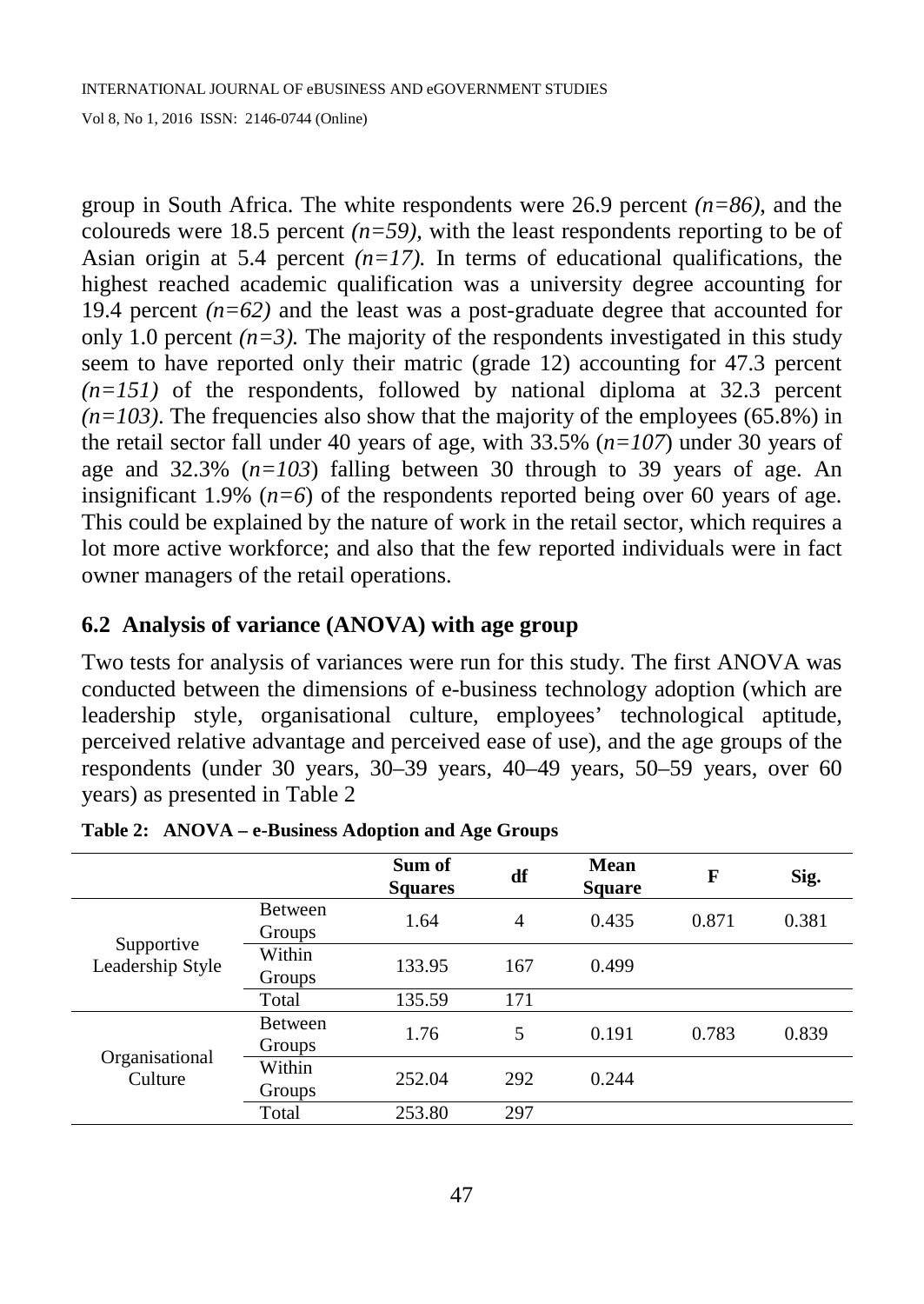| Employees<br>Technological<br>Aptitude | <b>Between</b><br>Groups | 2.63                                                           | 4   | 0.423 | 0.456 | 0.384 |
|----------------------------------------|--------------------------|----------------------------------------------------------------|-----|-------|-------|-------|
|                                        | Within<br>Groups         | 246.82                                                         | 189 | 0.928 |       |       |
|                                        | Total                    | 249.45                                                         | 193 |       |       |       |
| Perceived<br>Relative<br>Advantage     | <b>Between</b><br>Groups | 1.57                                                           | 5   | 0.148 | 0.166 | 0.597 |
|                                        | Within<br>Groups         | 264.88                                                         | 258 | 0.891 |       |       |
|                                        | Total                    | 266.45                                                         | 263 |       |       |       |
|                                        | <b>Between</b><br>Groups | 1.71                                                           | 4   | 0.427 | 0.464 | 0.598 |
| Perceived Ease of<br>Use               | Within<br>Groups         | 249.83                                                         | 187 | 0.921 |       |       |
|                                        | Total                    | 251.54                                                         | 191 |       |       |       |
|                                        |                          | Note $*$ =statistically significant at 95% level of confidence |     |       |       |       |

Source: Authors' compilation, Survey data

The results as reported in Table 2, indicate statistically insignificant ( $p < 0.482$ ; *0.937; 0.780 and 0.966*) differences between and within the respective age groups in terms of their adoption patterns of e-business technology. This is quite a surprise as researchers expected that maturity with age would have some notable differences in e-business technology adoption patterns as guided by literature (Martins *et al*., 2014:2, Chimucheka, 2013:787; Olawale & Garwe 2010:731). Since there were insignificant differences between mean scores no *post-hoc* analysis was undertaken (Dlodlo & Dhurup, 2013).

### **6.3 Analysis of variance (ANOVA) with population group**

The second ANOVA test was conducted between the dimensions of e-business adoption and the population group of the respondents, namely Asian origin, Black African, Coloured and White. The ANOVA test revealed some statistically significant (*F= 2.279, p=0.013<0.05; F= 4.142, p=0.032<0.05*) indicators. These indicators point to inferential support existing, suggesting that the means for organisational culture, employee technological aptitude and perceived ease of use, are not equal to employees from the different population groups or ethnic backgrounds. This brings to the fore the value and importance of the subject of 'diversity at workplaces' in South Africa and the need for transformative approaches in staffing within the retail industry sector.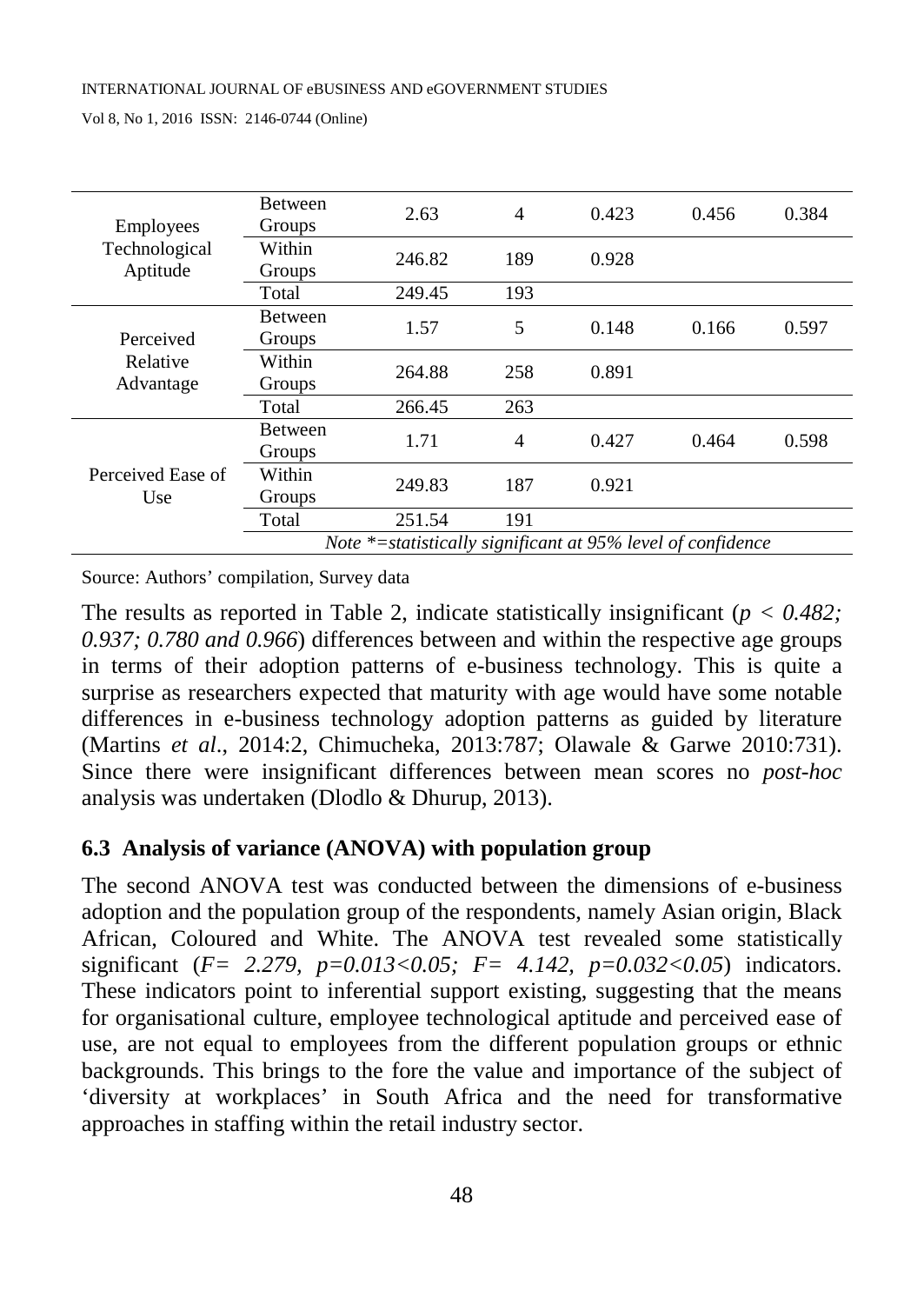|                                        |                          | Sum of<br><b>Squares</b> | df             | Mean<br><b>Square</b>                                        | F     | Sig.     |
|----------------------------------------|--------------------------|--------------------------|----------------|--------------------------------------------------------------|-------|----------|
|                                        | <b>Between</b><br>Groups | 5.673                    | $\overline{4}$ | 3.479                                                        | 1.708 | 0.096    |
| Supportive<br>Leadership Style         | Within<br>Groups         | 130.017                  | 267            | 0.491                                                        |       |          |
|                                        | Total                    | 135.690                  | 271            |                                                              |       |          |
|                                        | <b>Between</b><br>Groups | 8.658                    | 5              | 3.655                                                        | 3.229 | 0.063    |
| Organisational<br>Culture              | Within<br>Groups         | 235.141                  | 261            | 1.132                                                        |       |          |
|                                        | Total                    | 243.803                  | 266            |                                                              |       |          |
| Employees<br>Technological<br>Aptitude | <b>Between</b><br>Groups | 12.943                   | 4              | 4.986                                                        | 2.279 | $*0.013$ |
|                                        | Within<br>Groups         | 236.508                  | 267            | 2.189                                                        |       |          |
|                                        | Total                    | 249.451                  | 271            |                                                              |       |          |
| Perceived<br>Relative<br>Advantage     | <b>Between</b><br>Groups | 10.881                   | 5              | 2.176                                                        | 2.273 | 0.059    |
|                                        | Within<br>Groups         | 255.569                  | 267            | 0.957                                                        |       |          |
|                                        | Total                    | 266.449                  | 272            |                                                              |       |          |
| Perceived Ease of<br>Use               | <b>Between</b><br>Groups | 18.658                   | 4              | 3.674                                                        | 4.142 | $*0.032$ |
|                                        | Within<br>Groups         | 235.143                  | 268            | 1.127                                                        |       |          |
|                                        | Total                    | 253.801                  | 272            |                                                              |       |          |
|                                        |                          |                          |                | Note *= statistically significant at 95% level of confidence |       |          |

#### **Table 3: ANOVA – e-Business adoption and population group**

Source: Authors' compilation, Survey data

In order to investigate further and understand the significant differences between mean scores, the study followed the *post-hoc* analysis in line with Dlodlo and Dhurup (2013). To specify information on which groups were significantly different in their adoption of e-business technology, *post-hoc* multiple comparison tests were conducted between the dimensions of e-business technology adoption in terms of population groups. Table 4 provides an extract of the *post-hoc* statistical indicators.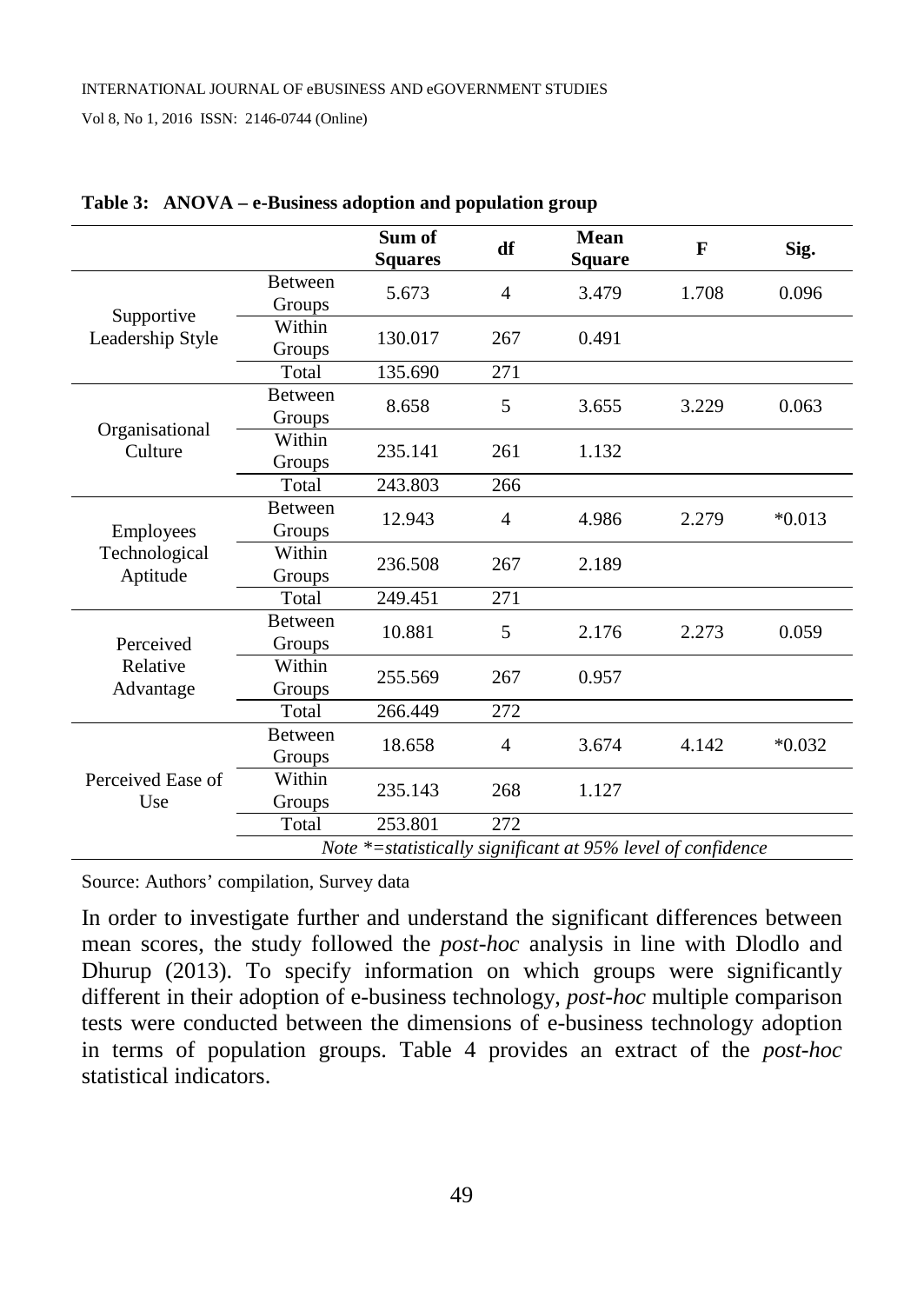|                                                                                                    | $\mathbf{J}$<br>(I)     |                                          |               | 95% Confidence Interval |              |
|----------------------------------------------------------------------------------------------------|-------------------------|------------------------------------------|---------------|-------------------------|--------------|
| <b>Dependent</b><br><b>Variable</b>                                                                | <b>Population</b>       | <b>Population</b>                        | Sig.<br>group |                         | <b>Upper</b> |
|                                                                                                    | group                   |                                          |               |                         | <b>Bound</b> |
|                                                                                                    |                         | Asian origin                             | 0.357         | $-0.3411$               | 2.5049       |
| Employee                                                                                           |                         | $(mean = 3.753)$                         |               |                         |              |
| Technological                                                                                      | <b>Black African</b>    | Coloured                                 | 0.089         | $-0.2015$               | 3.3147       |
| Aptitude                                                                                           | $(mean=2.928)$          | $(mean=3.187)$                           |               |                         |              |
|                                                                                                    |                         | White                                    | $*0.006$      | $-0.1423$               | 1.2478       |
|                                                                                                    |                         | $(mean=4.036)$                           |               |                         |              |
|                                                                                                    | White<br>$(mean=4.132)$ | Asian origin                             | 0.251         | $-0.3431$               | 2.5047       |
| Perceived Ease<br>of Use                                                                           |                         | $(mean=3.851)$                           |               |                         |              |
|                                                                                                    |                         | <b>Black African</b>                     | $*0.001$      | 0.2017                  | 1.2846       |
|                                                                                                    |                         | $(mean = 3.013)$                         |               |                         |              |
|                                                                                                    |                         | Coloured                                 | $*0.003$      | 0.1429                  | 1.2478       |
| $(mean=3.136)$                                                                                     |                         |                                          |               |                         |              |
| Note: **Mean difference is significant at 0.01; *The mean difference is significant at 0.05 level; |                         |                                          |               |                         |              |
|                                                                                                    |                         | 5=strongly agree to; 1=strongly disagree |               |                         |              |

|  | Table 4: Post-hoc analysis - e-Business technology adoption and population group |  |  |  |
|--|----------------------------------------------------------------------------------|--|--|--|
|--|----------------------------------------------------------------------------------|--|--|--|

Source: Authors' compilation, Survey data

As shown in Table 4, although the mean scores of all the other population groups were not significantly different, there were significant differences found between mean scores of Black African employees (*mean=2.928*), and their White counterparts (*mean=4.036*) with regards to 'employee technological aptitude'. In the same vein, the results also help explain the significant differences found between means scores of White employees (mean=4.132), and both the Black Africans (mean=3.013) and their Coloured counterparts (mean=3.136) pertaining 'perceived ease of use'. These two main differences could be attributed to the obvious different background that the employees come from; perhaps upbringing plays a part. It could probably show the differences in priorities with Black African individuals placing less value on their technical aptitude compared to their White counterparts; for innate reasons. It is known that cultural effects play an important role in the predisposition toward selection of e-business technology (Straub, 1994:23).

# **6. CONCLUSION**

The primary purpose of this study was to gain an in-depth understanding of selected employee demographic variables and investigate the relationship between variables with the perceived factors influencing the adoption and use of e-business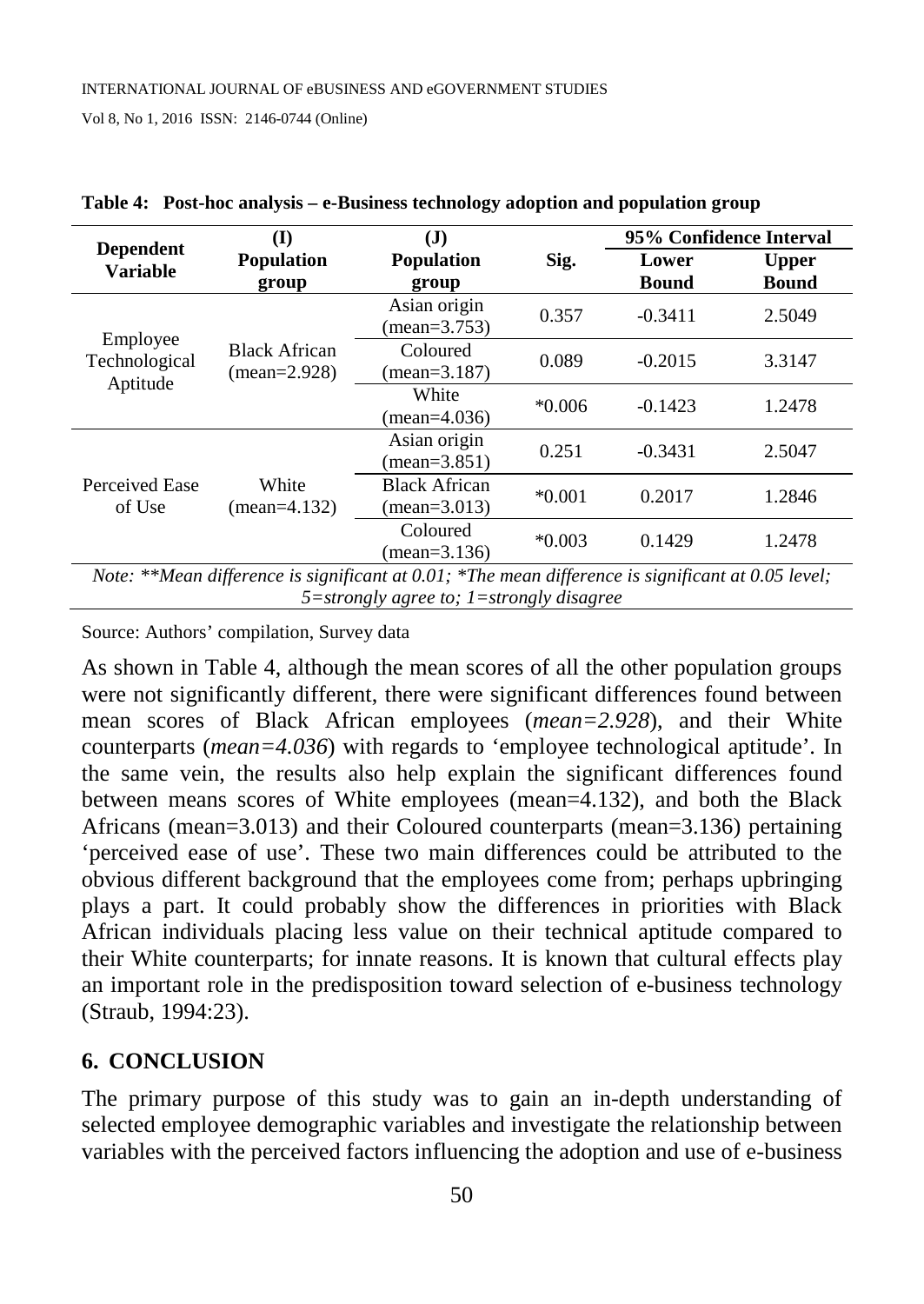technologies among the small and medium-sized retail enterprises in South Africa. It should be noted that the employee demographic factors described in this study are sometimes experienced in combination rather than distinctively, therefore imposing a huge impact on e-business adoption patterns. The findings in this study are important given that e-business technology adoption enhances operational efficiencies and overall business performance. Having insight into employee perceptions towards e-business technology adoption and usage factors is important for business leaders (owners), particularly as it relates to organisational cultures. In addition, this study adds value by indicating the extent to which they perceive the ease of use and relative advantage of e-business technologies.

Research has demonstrated that demographic variables have a notable influence on the adoption of e-business technologies. Although technology or innovation adoption is influenced by organisational factors such as the organisational culture, size and the industry of the business (Kaasa, 2013:5), it can be expected that individual culture also plays a greater influence (Ali & Miraz, 2015:114). Individual value system and culture are considered to be critical in innovation or technology adoption (Tolba & Mourad, 2011). The demographic characteristics of employees cannot be ignored. Interestingly, the results of Li and Lai (2011) confirm that employees perceive technology to be useful for their own effective workmanship, although their study also found a non-significant relationship between age and the behavioural intentions to use technology (Baker *et al*., 2007). Most of these respondents in this study reported the adoption patterns based on ebusiness technology adoption and not for personal use, therefore these results are considered to be appropriate and consistent.

# **7. LIMITATIONS AND IMPLICATIONS FOR FURTHER STUDY**

While this study makes important contributions to both academia and practice, it was not exhaustive by itself and therefore it had limitations in some ways; creating suggestions for future research avenues. Firstly, the measures were selfreported which could result in a possible inflation of the relationships between the independent and dependent variables. Secondly, the sample size in the study consisted of 319 employees of retail SMEs. The study would be more informative probably if the results covered other industry sectors. Given this consideration, a replication of the study with a larger stratified sample size is warranted. Thirdly, future studies could expand the current findings by investigating the relationships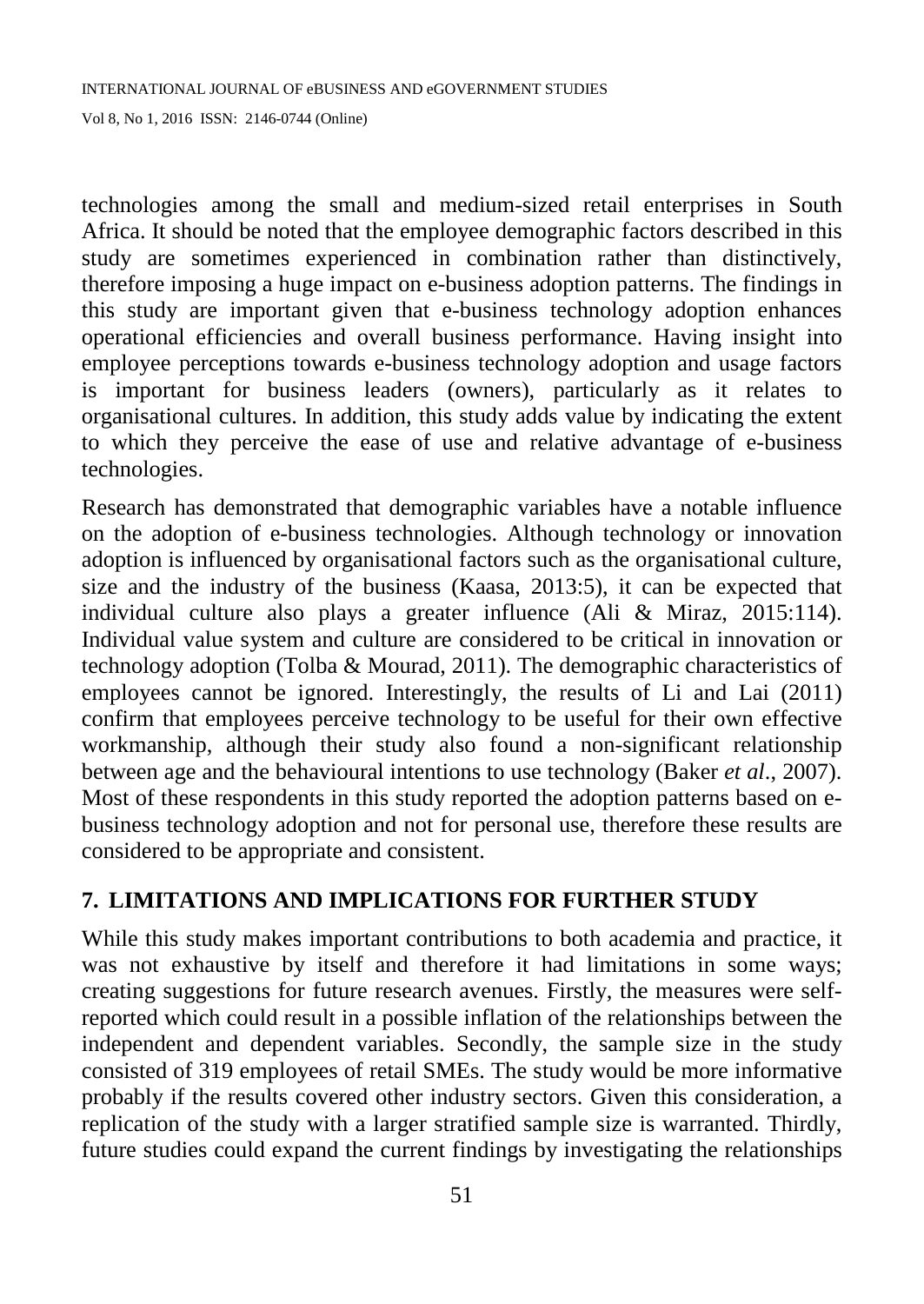with other variables to extend the knowledge of factors impacting e-business technology adoption. Hopefully, future research will triangulate to capture indepth results.

### **REFERENCES**

Alawadhi, S. & Morris, A. (2009), "Factors influencing the adoption of Egovernment services", *Journal of Software*, Vol. 4, No. 6, pp.584-590.

Ali, M. & Miraz, M.H. (2015), "*The culture impact of diffusion of IT innovation in world society*", Proceeding of the International Conference on Recent Advances in Computer Systems (RACS 2015).

Al-Jabri, I.M. & Al-Khaldi, M.A. (1997), "Effects of user characteristics on computer attitudes among undergraduate business students", *Journal of End User Computing*, Vol. 9, No. 2, pp.16-23.

Ardjouman, D. (2014), "Factors influencing small and medium enterprises (SMEs) in adoption and use of technology in Cote d'Ivoire", *International Journal of Business and Management*, Vol. 9, No. 8, pp.179-190.

Arpaci, I., Yardimci, Y.C., Ozkan, S. & Turetken, O. (2012), "Organizational adoption of information technologies: A literature review", *International Journal of eBusiness and eGovernment Studies*, Vol. 4, No. 2, pp.37-50.

Ashtiani, P.G. & Asadi, F. (2012), "Investigation of information impact on overcoming consumer resistance to accept mobile banking provided by Melli Bank of Iran", *International Journal of eBusiness and eGovernment Studies*, Vol. 4, No. 2, pp.81-89.

Attar, G.A. & Sweiss, R.J. (2010), "The relationship between information technology adoption and job satisfaction in contracting companies in Jordan", *Journal of Information Technology in Construction*, Vol. 15, No. 1, pp.44-63.

Ayouby, R., Croteau, A. Raymond, L. (2013), "Impact of cultural influences on Internet adoption. Proceeding of the 46<sup>th</sup> Hawaii International Conference on System Sciences. 7-10 January, Wailea, USA.

Baker, E.W., Al-Gahtani, S.S. & Hubona, G.S. (2007), "The effects of gender and age on new technology implementation in a developing country: Testing the theory of planned behavior (TPB)", *Information Technology & People*, Vol. 20, No. 4, pp.352-375.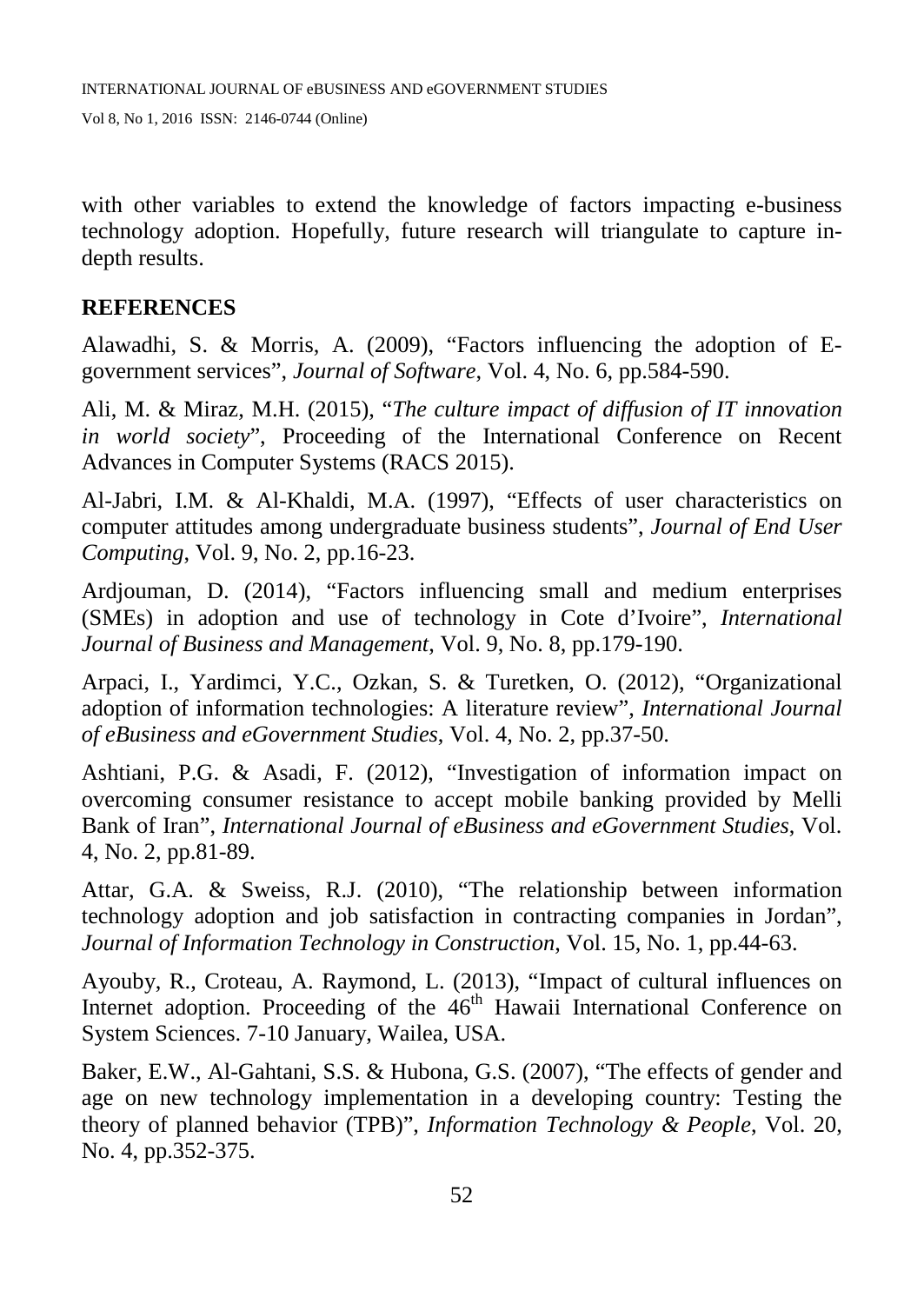Berisha-Shaqiri, A. & Berisha-Namani, M. (2015), "Information technology and the digital economy", *Mediterranean Journal of Social Sciences*, Vol. 6, No.6, pp.78-83.

Betancourt, H. & López, S.R. (1993), "The study of culture, ethnicity, and race in American psychology", *American Psychologist*, Vol. 48, No. 6, pp.629-637.

Chiliya, N., Chikandiwa, C.K. & Afolabi, B. (2011), "Factors affecting small micro medium enterprises' (SMMEs) adoption of e-commerce in the Eastern Cape Province of South Africa", *International Journal of Business and Management*, Vol. 6, No. 10, pp.28-36.

Chimucheka, T. (2013), "Overview and performance of the SMMEs Sector in South Africa", *Mediterranean Journal of Social Sciences*, Vol. 4, No. 14, pp.783- 795.

Dlodlo, N. & Dhurup, M. (2013), "Drivers of e-marketing adoption among small and medium enterprises (SMEs) and variations with age of business owners", *Mediterranean Journal of Social Sciences*, Vol. 4, No. 14, pp.53-66.

Dubihlela, J. & Ngxukumeshe, T. (2016). Eco-friendly Retail Product Attributes, Customer Attributes and the Repurchase Intentions of South African Consumers. *International Business & Economics Research Journal,* Vol. 15, No.4, pp.163- 174

Dockel, J.A. & Ligthelm, A.A. (2002), "Factors that contribute to small business survival", *Southern African Business Review*, Vol. 6, No. 2, pp.1-7.

Faja, S. & Trimi, S. (2008), "Privacy concerns in e-commerce: An empirical investigation of gender differences", *International Journal of Electronic Business*, Vol. 6, No. 4, pp.386-404.

Faloye, D.O. (2014), "The adoption of e-commerce in small businesses: An empirical evidence from retail sector in Nigeria", *Journal of Business and Retail Management Research (JBRMR)*, Vol. 8, No. 2, pp.54-64.

Ford, F., Ledbetter, W. & Roberts, T. (1996), "The impact of decision support training on computer use: The effect of prior training, age, and gender", *Journal of End User Computing*, Vol. 8, No.3, pp.15-23.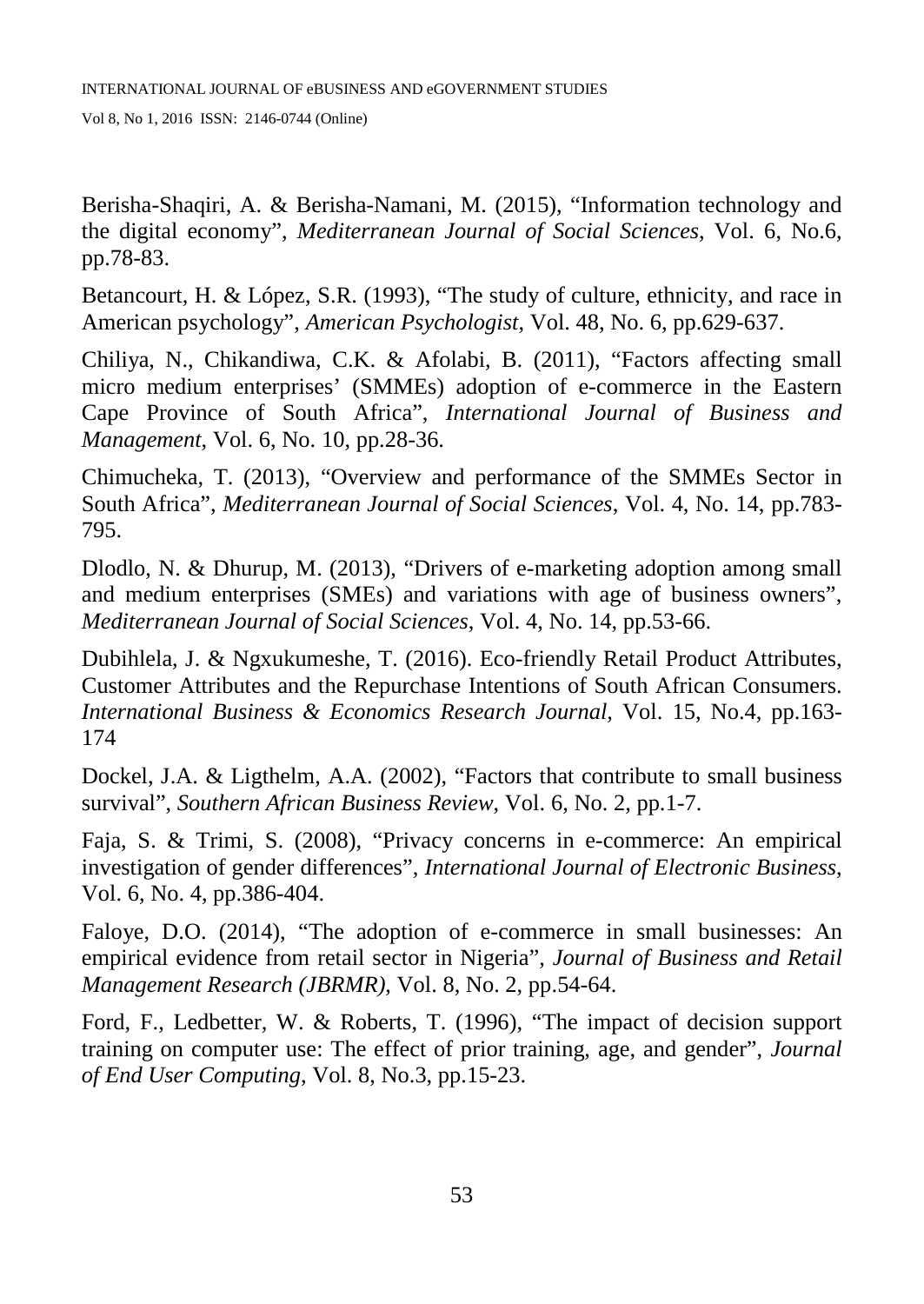Fouad, N.A. & Byars‐Winston, A.M. (2005), "Cultural context of career choice: Meta‐analysis of race/ethnicity differences", *The Career Development Quarterly*, Vol. 53, No. 3, pp.223-233.

Hernández, B., Jiménez, J. & Martín, M.J. (2011), "Age, gender and income: do they really moderate online shopping behaviour?", *Online Information Review*, Vol. 35, No. 1, pp.113-133.

Hoti, E. (2015), "The technological, organizational and environmental framework of IS innovation adaption in small and medium enterprises. Evidence from research over the last 10 years", *International Journal of Business and Management*, Vol. III, No. 4, pp.1-14.

Hove, P. & Chikungwa, T. (2013), "Internal factors affecting the successful growth and survival of small and micro agri-business firms in Alice Communal area", *Journal of Economics*, Vol. 4, No. 1, pp.57-67.

Iscan, E. (2012), "The impact of information and communication technology on economic growth: Turkish case", *International Journal of eBusiness and eGovernment Studies*, Vol. 4, No. 2, pp.17-26.

Kaasa, A. (2013), "Culture as a possible factor of innovation: Evidence from the European Union and neighbouring countries", *Search Working Paper*.

Kit Yeng, S., Osman, A., Haji-Othman, Y. & Safizal, M. (2015), "E-commerce adoption among small and medium enterprises (SMEs) in Northern State of Malaysia", *Mediterranean Journal of Social Sciences*, Vol. 6, No. 5, pp.37-43.

Kotzé, T.G., & Anderson, O. & Summerfield, K. (2016), "Technophobia: Gender differences in the adoption of high-technology consumer products", *South African Journal of Business Management*, Vol. 47, No. 1, pp.21-28.

Kurt, N., Savaş, B., Gϋnay, G. & Ҫeştepe, H. (2014), "*Consumer perceived online purchasing*" Proceedings of the 4<sup>th</sup> International Conference on Humanities and Social Sciences (ICHSS). May 31 May-01 June, 2014, Budva-Montenegro, Italy.

Li, H. & Lai, M.M. (2011), "Demographic differences and Internet banking acceptance", *MIS Review*, Vol. 16, No. 2, pp.55-92.

Mane, A., Kapaj, I., Muça, E. & Mziu, X. (2014), "Factors that influence the acceptance of e-commerce in developing countries: Case of Albania", *Advanced Research in Scientific Areas*, Vol. 1, No. 5, pp.64-67.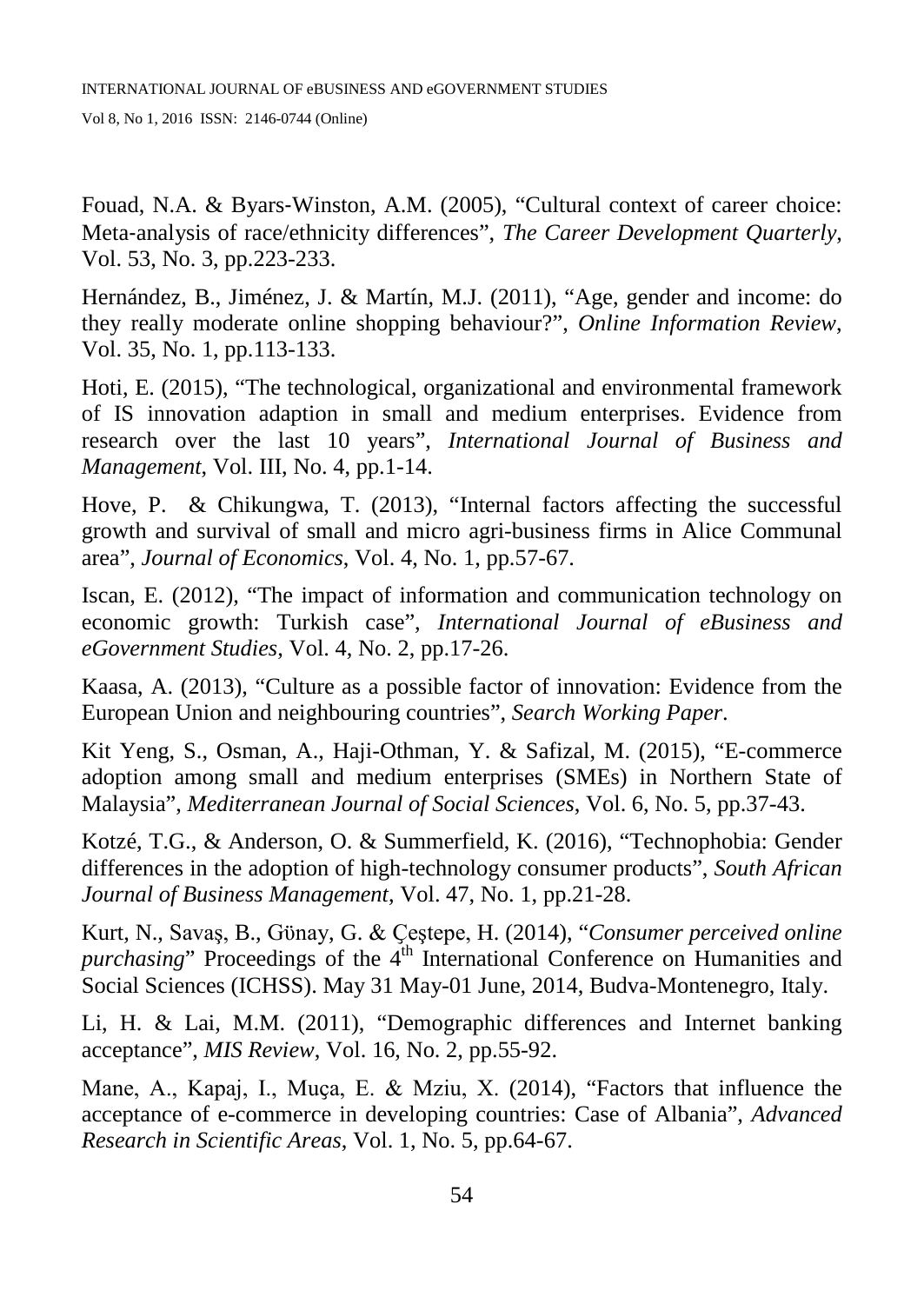Martins, C., Oliveria, T. & Popovič, A. (2014), "Understanding the Internet banking adoption: A unified theory of acceptance and use of technology and perceived risk application", *International Journal of Information Management*, Vol. 34, No. 1, pp.1-13.

Mazzarol, T. (2015), "SMEs engagement with e-commerce, e-business and emarketing", *Small Enterprise Research*, Vol. 22, No. 1, pp.79-90.

McCubbin, H.I., Thompson, E.A., Thompson, A.I., McCubbin, M.A. & Kaston, A.J. (1993), "Culture, ethnicity, and the family: Critical factors in childhood chronic illnesses and disabilities", *Pediatrics*, Vol. 91, No. 5, pp.1063-1070.

Morris, M.G. & Venkatesh, V. (2000), "Age differences in technology adoption decisions: Implications for a changing work force", *Personnel Psychology*, Vol. 53, No. 1, pp.375-403.

Nwankwo, O. & Eze, O.R. (2013), "Electronic payment in cashless economy of Nigeria: Problems and prospect", *Journal of Management Research*, Vol. 5, No. 1, pp.138-151.

Olatokun, W. & Bankole, B. (2011), "Factors influencing electronic business technologies adoption and use by small and medium scale enterprises (SMES) in a Nigerian Municipality", *The Journal of Internet Banking and Commerce*, Vol. 16, No. 3, pp.1-26.

Olawale, O. & Garwe, D. (2010), "Obstacles to the growth of new SMEs in South Africa: A principal component analysis approach", *African Journal of Business Management*, Vol. 4, No. 1, pp.729-738.

Richard, L.P.V. (2012), "Information and communication technology as score competence in the hospitality industry in the City of Cape Town, South Africa", *International Journal of eBusiness and eGovernment Studies*, Vol. 4, No. 2, pp.37-46.

Rosen, B.C. (1959), "Race, ethnicity, and the achievement syndrome", *American Sociological Review*, Vol. 24, No. 1, pp.47-60.

Shaharudin, M.R., Omar, M.W., Elias, S.J., Ismail, M., Ali, S.M. & Fadzil, M.I. (2014), "Determinants of electronic commerce adoption in Malaysian SMEs' furniture industry", *African Journal of Business Management*, Vol. 6, No. 10, pp.3648-3661.